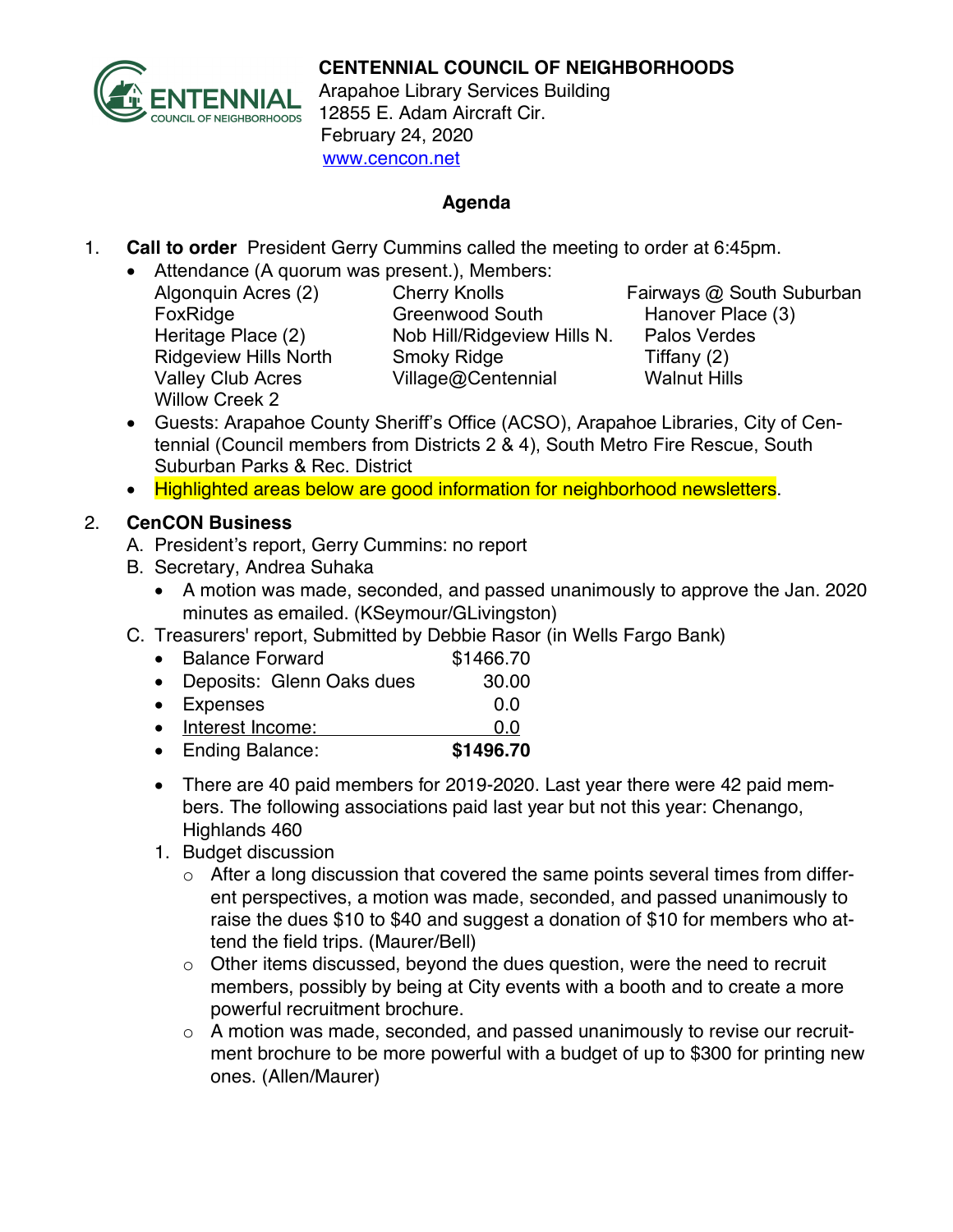## 3. **Guest Comments**

- A. **[South Metro Fire Rescue,](http://www.southmetro.org/) Asst. Chief Jerry Rhodes, Community Services** 
	- Kristen Eckmann from South Metro Fire Rescue reported for Chief Rhodes.
	- SMFR has finalized its 2019 statistics on calls for service. In Centennial, there were 8,200 calls of which 125 fires. Most calls were for medical services. The data sheet is linked in the email.
	- The average response time is 7 min., 20 sec.
	- A new recruit academy has started with 33 members. The hiring process is open for the spring academy until 3/16. Check the website for info.
	- An SMFR Citizens' academy is open for registration. It will take place April-May, with once a week meetings. This one is full, watch for the next one on the website.
	- SMFR will have a Board election on 5/5. The Board is going down from 12 members to 7 members. There 4 seats to fill (in the Centennial area). There's a button on the home page button to self-nominate.
	- Special event fees for (tents, fireworks) have decreased, 150 people and under is free and it stairsteps up for fees. The website has been updated.
	- SMFR has a good Social Media following. They're #1 in fire organizations on You-Tube. The Challenge Accepted YouTube site had done an episode on SMFR's recruit academy.
- B. [South Suburban Parks & Recreation Dist.](http://www.ssprd.org/), Jamie DeBartolemeis
	- The Facilities & Trails map has been reprinted.
	- There are several spring break camps, for kids not in school, listed in the events flyer linked in the email.
	- On 2/25 there was a mini job fair for SSPR, full & part time, summer & year 'round iobs.
	- Two more Job fairs:
		- o On 3/3, 2-6pm at Buck Rec. Center
		- o On 3/9, 2-6pm at Lone Tree Rec. Center
	- SSPRD will have a spring punch sale, 3/13-27.
	- For the new recreational complex, the groundwork for the ice (3 sheets) is being installed. Work on 2 gyms includes roof & exterior walls in late March/early April. There will be a restaurant & administrative offices. SSPR will keep Ice Arena property but, it will be repurposed. There's a web cam on the new complex.
	- The SSPR Board has approved \$15,000 for the annual Matching Gifts program. Associations can apply and the deadline is 3/6. The application is on the website at [/matching-gifts-program](http://www.ssprd.org/matching-gifts-program).
	- SSPR will have a Board election on 5/5. There is 1 term limited opening. Selfnominations closed on 2/28. One incumbent will run. Absentee ballots must be requested by 4/28. Ballot drop-off is at Goodson in Centennial.
	- Maurer: What about the dog park? It went to deKoevend but, is it staying? DeBartolemeis: There needs to be a public process to make it a permanent park.
- C. [Arapahoe Library District,](http://www.arapahoelibraries.org/) Talia Abdullah
	- **Authors in March**:
		- o Join *New York Times* best-selling author Susan Orlean in the quest to crack the unsolved mystery of the largest library fire in the history of the United States. Orlean will introduce you to her award-winning novel *The Library Book,* which details the devastating 1986 fire at the Los Angeles Public Library on *Sun., March 8, 2 pm at Hilton Denver Inverness*.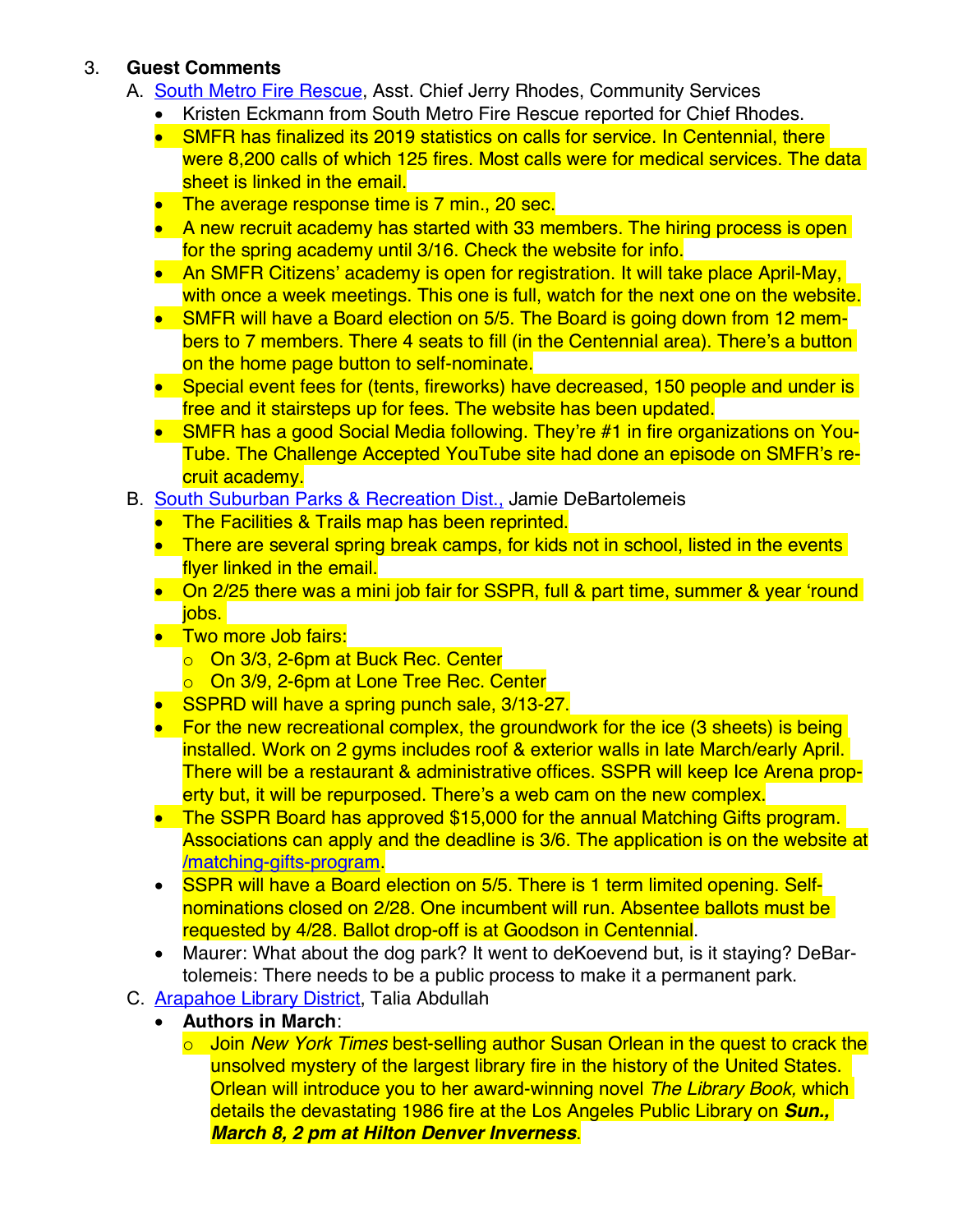- o Local award-winning author and lawyer Stephanie Kane can't wait to share her latest suspense fiction novel, *A Perfect Eye*, with readers on *Mon., March 9, 7 pm at Koelbel Lib*. Kane combines her talents as a writer and criminal defense lawyer into captivating mysteries that have gained national recognition.
- o Join *USA Today* bestselling suspense author Carter Wilson as he shares about his writing journey and his latest psychological page-turner *The Dead Girl in 2A* on *Sun., March 15, 2 pm at Southglenn Lib*. This fast-paced plot details the lives of two individuals who meet by chance on a flight to Denver. From Erie, CO, Wilson is the bestselling author of 6 critically acclaimed psychological thrillers and is a 3-time winner of the Colorado Book Award.
- o Finally, author Kali Fajardo-Anstine, originally from Denver, will bring to life a collection of captivating stories about Latina women of indigenous ancestry on *Sat., March 28, 1 pm at Smoky Hill Lib.* In her book *Sabrina & Corina,* the American West takes center stage and celebrates friendship, mothers, daughters and the deep roots of our homelands. *Sabrina & Corina* was selected as a finalist for the National Book Award for Fiction and was the campus "One Read" at the University of Colorado and Regis University.
- o You can register for any Arapahoe Libraries programs at the website.
- Castlewood Library's Grand Opening is planned for 5/17. Save the date!
- For the Census ALD is making computers available to do the online form.
- D. [City of Centennial,](http://www.centennialco.gov/) Tammy Maurer, District 2; Don Sheehan, District 4
	- o Maurer & Sheehan tag-teamed on these points.
	- o *Boards/Commission Applications*
		- Centennial is still accepting applications for eight of its boards and commissions. This includes the Senior Commission, Planning & Zoning Commission, Open Space Advisory Board, and Budget Committee, just to name a few. You can find the application on our website at centennialco.gov. The deadline to apply has passed.

#### o *Census 2020*

- The 2020 Census is upon us. Centennial has been contributing to outreach and education efforts for the 2020 U.S. Census since fall of 2019. Information about the Census has been shared through the City's website, social media channels, the digital billboard outside of the Civic Center, the digital billboard off of Arapahoe Rd. & Clinton St., the Centennial Connection newsletter, and the Civic Center lobby.
- City Staff procured 2 grants from the State of Colorado's Dept of Local Affairs totaling nearly \$7,000 for marketing & outreach efforts.
- In addition to the pop-up booths, the City is partnering with Arapahoe Libraries on a series of presentations about the 2020 Census at 3 Centennial libraries in March. Go to our webpage at [/Census](http://www.centennialco.gov/Census) for details. We have flyers to share about these upcoming presentation, as well.
- Beginning in March, a kiosk will be available in the Civic Center lobby for visitors to take the Census online. Every library in the city will also have iPads available for residents to use to complete the Census. Census data is kept private for 72 years.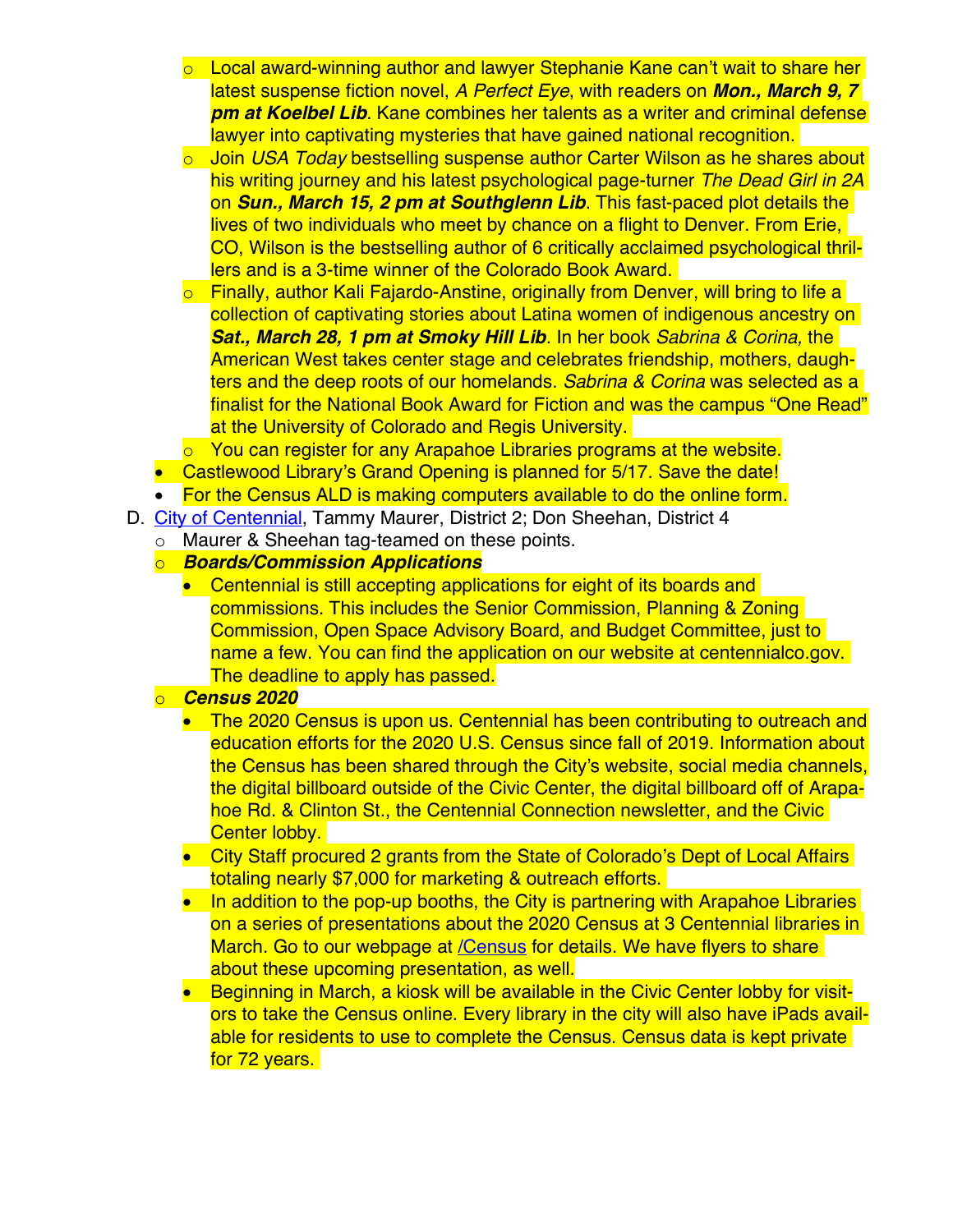#### **University Sidewalk**

- This project consists of the construction of several missing or inadequate width sections of sidewalk along S. University Blvd. between County Line Rd. and Orchard Rd.
- To enhance safety and encourage pedestrian use through the corridor, this project will install concrete sidewalk to an ADA acceptable 5' width and will ensure that improvements remain within available right-of-way.
- Funding is partially funded by CDOT FASTER.

# o *New Traffic Signals*

- The City is adding new traffic signals throughout Centennial. There are currently 83 traffic signals in the City.
- The first ones will be installed at Holly/Otero and Yosemite/Mineral. They're expected to be delivered and installed in March 2020.
- You will see more of these traffic signals installed at Colorado/Easter/Nobles and Gibraltar/Himalaya by fall 2020

## o *Colorado Blvd. Corridor Study*

- In Nov. 2019, the City launched a comprehensive multimodal corridor study of Colorado Blvd. between Orchard Rd. & County Line Rd.
- This study will identify and prioritize a list of potential projects along the corridor, but is not intended to provide final design or construction documents.
- The study is anticipated to be completed in the summer of 2020. The intended outcome of this study will be to improve the transportation system within the corridor by providing expanded mobility options and greater connectivity.

## o **Arapahoe & Yosemite Development Study**

- The City has contracted with a consultant to gather data, review existing plans and facilitate public outreach to develop a Regulating Plan for the southeast corner of Arapahoe Rd. and Yosemite St., where FirstBank, Finn McCool's, etc. is located.
- The Regulating plan will provide options to allow for cohesive development within the short & long term in this area. This development is highly visible when exiting SB I-25 and has the opportunity to become an identifiable place within Centennial.
- We will be creating a project webpage for this project in the next week.

# o *16th Annual State of Our City*

• The 16th Annual State of Our City event is taking place April 15, 11am-1pm at the Embassy Suites DTC. Please go to our website at [/stateofourcity](http://www.centennialco.gov/stateofourcity) for more information or to purchase tickets.

#### o *Centennial Active Seniors*

- We have a new schedule of Centennial Active Senior events posted on our website for March. Go to our website at [/activeseniors](http://www.centennialco.gov/activeseniors) for more information or to register. See the link in the CenCON email.
- o GLivingston: When will they build the sidewalks in front of the Civic Center? Maurer: I keep pushing for that.

# 4. **History of the Arapahoe County Sheriff's Office, Capt. Ken McKlem**

The Arapahoe County Sheriff's office was founded in 1858 with the appointment of the first sheriff, E.W. Wynkoop. Capt. McKlem researches the history of the office during his spare time and presented a fascinating look at that history.